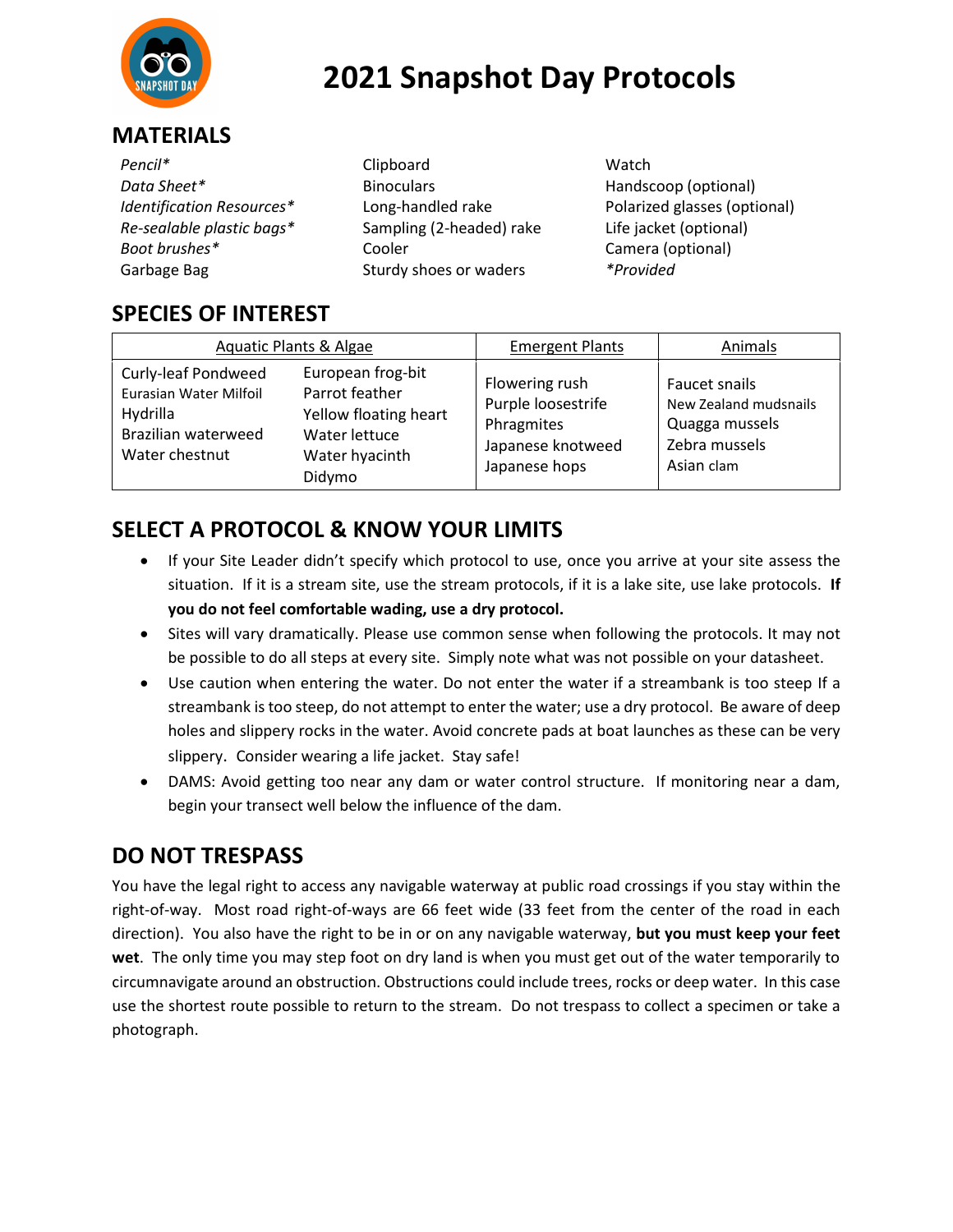## **Dry Protocol (Bridge or Culvert Sites)**



- 1. Carefully approach the river or stream on the downstream side of the bridge or culvert (A). If the location is surrounded by private property, stay within the road right-of-way which is 66 feet wide.
- 2. Standing on the shoreline, search the banks, adjacent wetlands and water's surface for species of concern. Conduct this step for a minimum of 2 minutes. Use binoculars if available.
- 3. For a minimum of 2 minutes, drag a long-handled rake to collect submerged vegetation and course woody debris. After each drag inspect the vegetation and any attached organisms. Clean rake thoroughly each time.
- 4. If feasible, use a handmade scoop or your hands to collect substrate a minimum of 3 times. Try to sample a diversity of substrates, if present. Sift through sample for invertebrates.
- 5. If it is safe to cross the bridge and/or the road, repeat steps  $1 4$  at B, C, and D.
- 6. Collect all suspicious samples as you find them. Refer to collection protocols.
- 7. Return to your vehicle and scrub boots/shoes and equipment to remove all plant material and debris.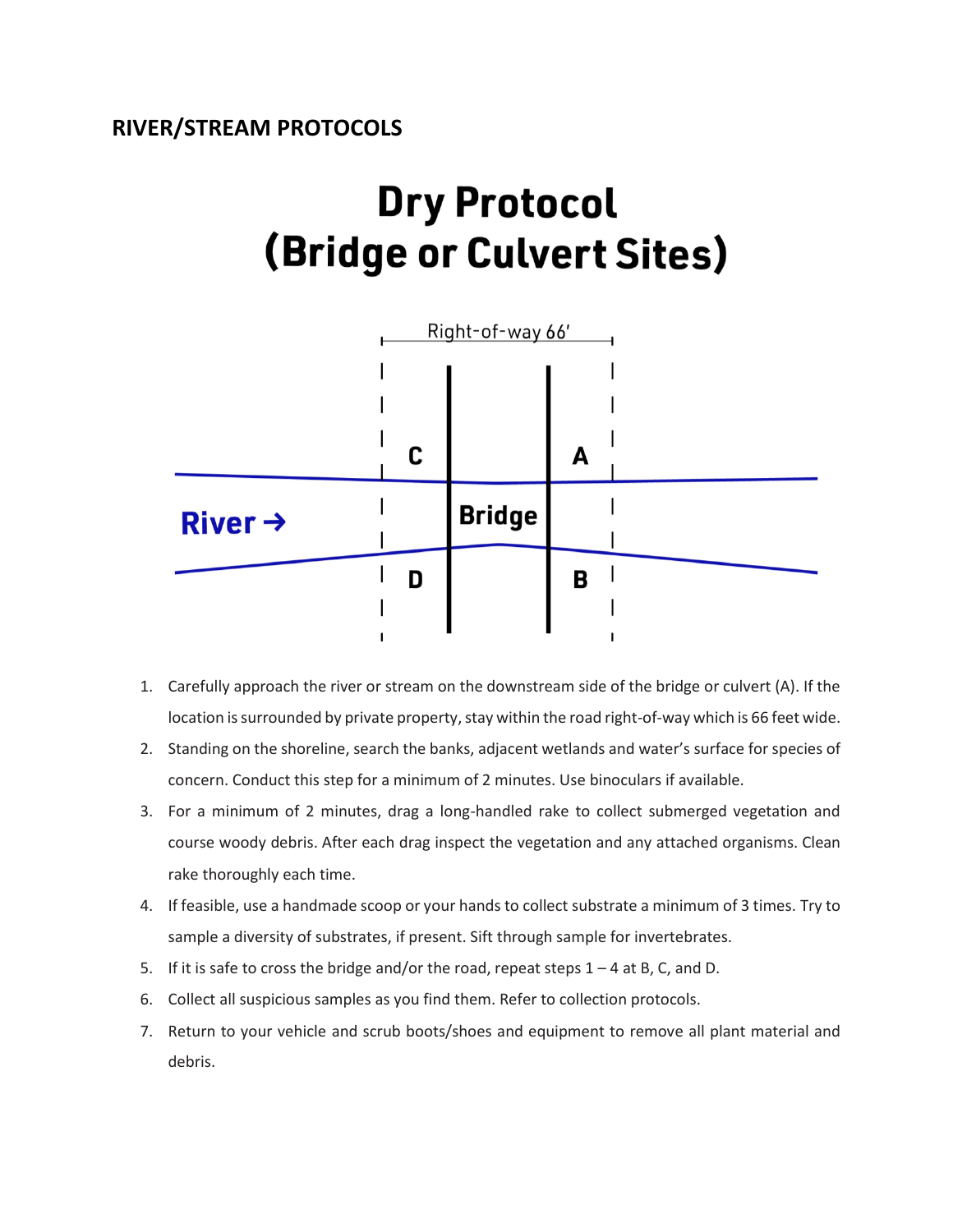### **Wet Protocol (Bridge or Culvert Sites)**



- 1. Carefully approach the river or stream on the downstream side of the bridge or culvert. If the location is surrounded by private property, stay within the road right-of-way which is 66 feet wide.
- 2. Wade into the river and monitor four transects beginning downstream and working your way back to the bridge. The transects (I, II, III, and IV) will be approximately 20 paces apart.
- 3. Standing in the river (at transect I), search the banks, adjacent wetlands and the water's surface for species of concern for a minimum of 2 minutes. Use binoculars if available.
- 4. For a minimum of 2 minutes, drag a long-handled rake to collect submerged vegetation and woody debris at 3 locations across the channel. If not possible due to depth, take 3 samples where you can. After each drag inspect the vegetation and any attached organisms. Clean rake thoroughly each time.
- 5. If possible, scoop up substrate (eg. rocks, sand) at 3 locations across the channel. If depth is an issue, take three samples where you can. Try to sample a diversity of substrates, if present. Sift through sample for invertebrates.
- 6. Take 20 paces to the next transect and repeat steps 3 5 at a total of four sites (II, III, and IV) or until you reach an obstacle which makes it unsafe to continue (e.g., deep water).
- 7. Collect all suspicious samples as you find them. Refer to collection protocols.
- 8. Return to vehicle and scrub boots/shoes and equipment to remove all plant material and debris.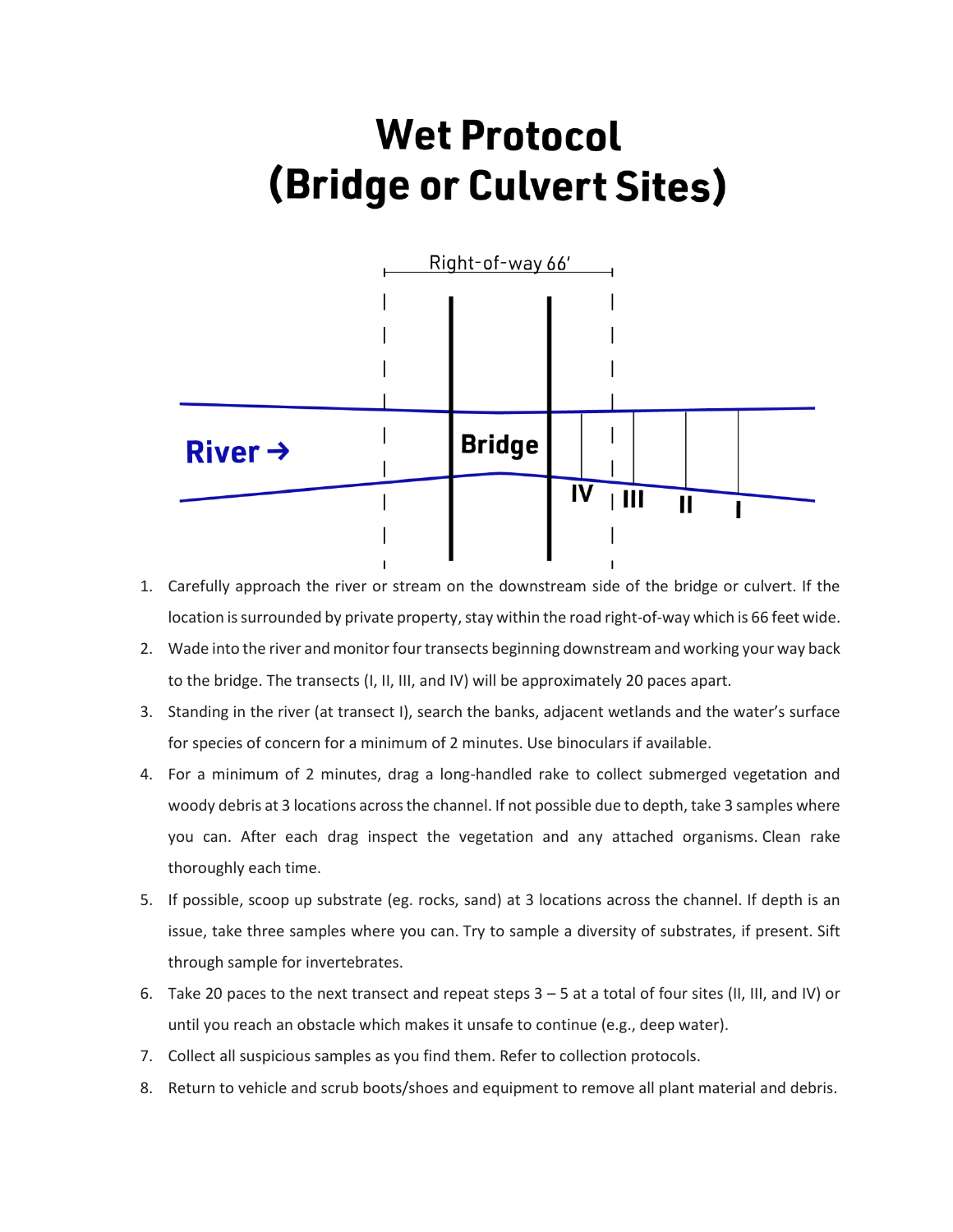## **Dry Protocol** (Shoreline)



- 1. Begin at the downstream end of the reach (A).
- 2. Standing on the shoreline, search the banks, adjacent wetlands and water's surface for species of concern. Conduct this step for a minimum of 2 minutes. Use binoculars if available.
- 3. For a minimum of 2 minutes, drag a long-handled rake to collect submerged vegetation and course woody debris. After each drag inspect the vegetation and any attached organisms. Clean rake thoroughly each time.
- 4. If feasible, use handmade scoop or your hands to collect substrate from the shore a minimum of three times. Try to sample a diversity of substrates, if present. Sift through sample for invertebrates.
- 5. Walk to the top of the reach being observant as you go. At the upper end of the reach (B), repeat steps  $2 - 4$ . If you have enough time you may repeat steps  $2-4$  at one or more points between A and B.
- 6. Collect all suspicious samples as you find them. Refer to collection protocols.
- 7. Return to your vehicle and scrub boots/shoes and equipment to remove all plant material and debris.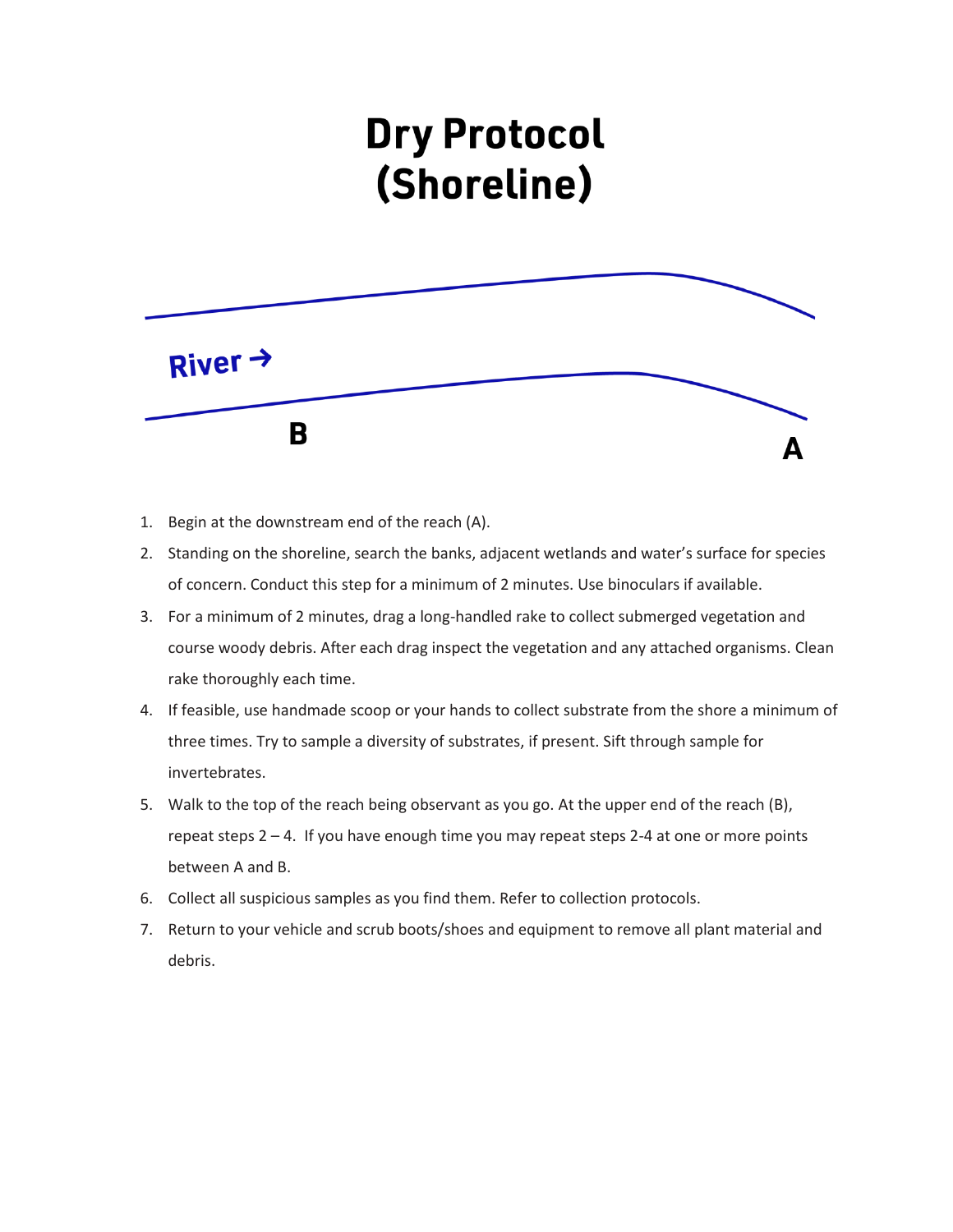# **Wet Protocol** (Shoreline)



- 1. Begin at the downstream end of the reach (A). You will monitor along four transects at a minimum of 20 paces apart from each other.
- 2. Search the banks, adjacent wetlands and the water's surface for species of concern for a minimum of 2 minutes. Use binoculars if available.
- 3. Wade into the river carefully at first transect (I). For a minimum of 2 minutes, drag a longhandled rake to collect submerged vegetation throughout the channel. If this isn't possible due to depth (examples II & III), take samples where you can. After each drag inspect the vegetation and any attached organisms. Clean rake thoroughly each time.
- 4. If possible, take a sample of the substrate at 3 locations across the channel. If it is not possible to take samples due to depth, simply take three samples where you can. Try to sample a diversity of substrates, if present. Sift through sample for invertebrates.
- 5. Take 20 paces to the next transect and repeat steps 3 5 at a total of four sites (II, III, and IV).
- 6. Wade or walk along shoreline back to the starting point (A), being observant as you go.
- 7. Collect all suspicious samples as you find them. Refer to collection protocols.
- 8. Return to vehicle and scrub boots/ and equipment to remove all plant material and debris.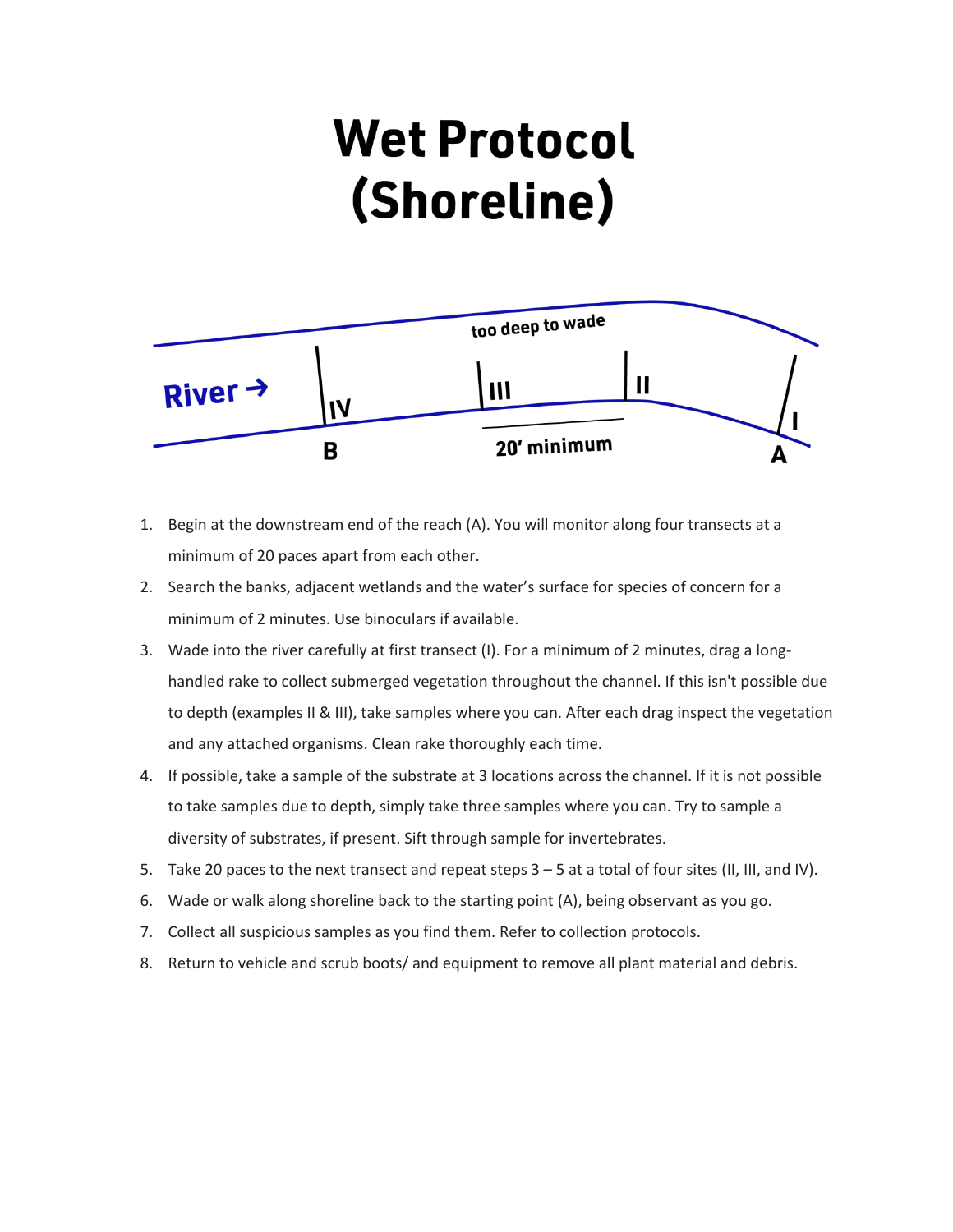#### **LAKE PROTOCOLS**

Upon arrival to the designated site, identify the boundaries of the public access. You will begin your search at one end and walk to the other along the shore. Stop five times along the shore at approximately equal intervals and follow the steps below.

- 1. Scan the area for at least 30 seconds. If there is heavy vegetation, spend more time as needed. While scanning, examine plant fragments and shells on the shore as well as plants and animals in the water.
- 2. Toss the sampling rake from shore into the water, aiming for concentrations of plants. Be sure to hang onto one end of the rope. Pull off and examine all the attached aquatic vegetation. Use the provided identification



resources to help you identify suspicious plants or animals.

- 3. If you are using a dock or pier as a sampling point, walk to the end of it complete a 30 second scan as described in step 1 and complete 3 rake tosses - with 1 toss straight out from the end of the dock or pier, one toss to the right, and one toss to the left.
- 4. If you can do so safely, wade into the water to collect any suspicious plants/animals you may see. If the water is too deep or you cannot collect the organism safely, attempt to use your rake to collect it. If you are unable to collect it, make note of the location, write a description, photograph it if possible, and report back at the rendezvous site at the end of the day
- 5. Collect all suspicious samples as you find them. Refer to collection protocols.
- 6. Return to vehicle and scrub boots/ and equipment to remove all plant material and debris.